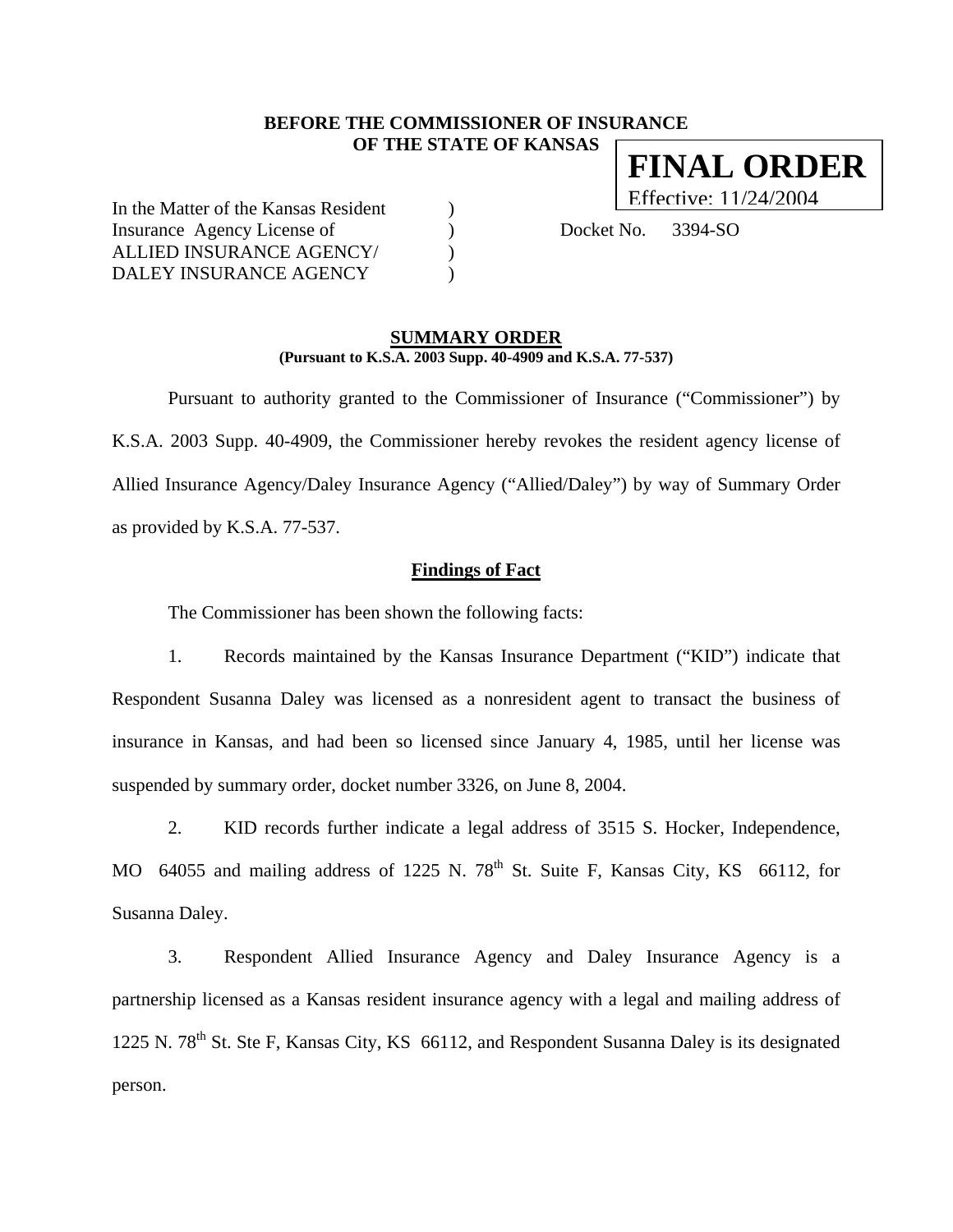4. Respondent Patrick J. Daley was associated with the agency until his Kansas insurance agent's license was terminated effective May 10, 2000.

5. KID records reflect that Patrick J. Daley's legal and mailing address is 3616 S. Hocker, Independence, MO 64055.

6. On May 18, 2004, KID served Susanna Daley with a summary order alleging incompetence, untrustworthiness, or financial irresponsibility in the conduct of business and failure to respond to KID's inquiries in connection with a consumer complaint.

7. The order provided that Susanna Daley must either pay a \$500 civil penalty or request a hearing by the date the order became final or her license would be suspended until the penalty provisions were satisfied in full.

8. Attached to the summary order was a notice containing the following statement:

"Notice is hereby given that the attached Summary Order will become effective fifteen (15) days after service of this Notice unless Respondent Susanna Daley files with the Kansas Insurance Department ("KID") a written request for a hearing, as provided by K.S.A. 77-542. In the event a hearing is requested, the attached summary order will serve to give notice of the allegations upon which KID bases its proposed action.

A request for hearing should be directed to John W. Campbell, General Counsel, Kansas Insurance Department, 420 S.W. 9<sup>th</sup> Street, Topeka, KS 66612.

 Any costs incurred as a result of conducting any administrative hearing may be assessed against an agent who is the subject of the hearing as provided by K.S.A. 40-4909(f).

If a hearing is not requested, this Summary order shall become effective as a Final Order, without further notice, upon the expiration of the fifteen-day period for requesting a hearing. The Final Order will constitute final agency action in this matter."

9. The time allowed for requesting a hearing expired at the close of business on June

7, 2004.

10. On or about June 7, 2004, KID received a Susanna Daley's response to a KID's

letter of inquiry dated February 27, 2004.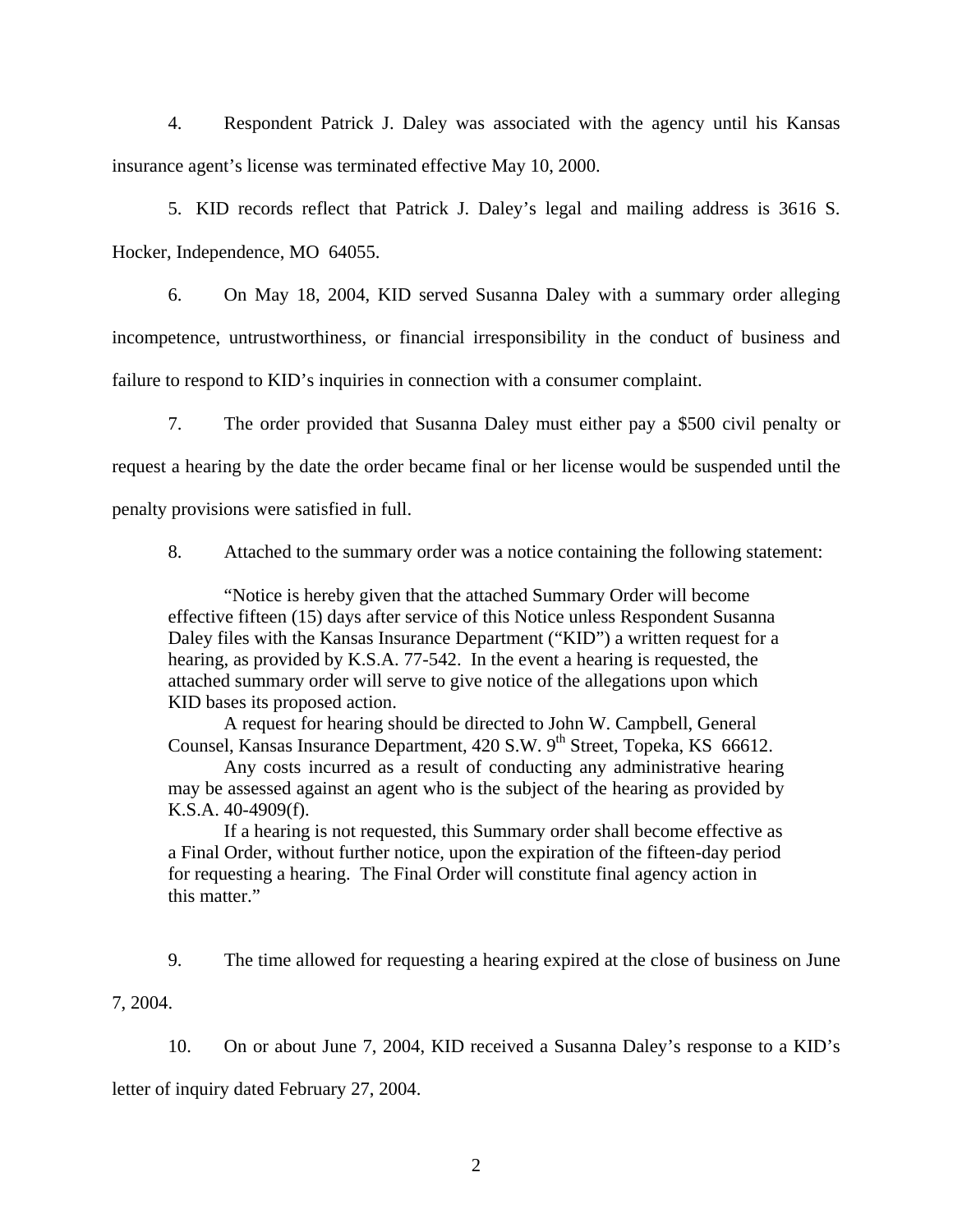11. Susanna Daley did not request a hearing.

12. The order became final at the close of business on June 7, 2004, and was entered as a final order on June 8, 2004.

13. Susanna Daley did not petition for judicial review of the agency action.

14. On June 10, 2004, KID received a complaint from Curtis Burton, doing business as Acme Pest Control, that he had paid Respondent \$480 in premium for business liability insurance, was issued a binder, and later received notice from the insurer that his insurance was being cancelled for nonpayment.

15. Based on information provided by the company, Western World Insurance Company, and its Kansas wholesale agent, M.J. Kelly Insurance Agency, in response to KID's inquiries, it appears that Respondent placed the business through M.J. Kelly in December 2002 but failed to forward a January 2004 premium payment to M.J. Kelly for continuation of the policy.

16. By letter dated June 18, 2004, KID requested Respondent's response to the complaint.

17. To date, Respondent has not replied to the letter.

18. On October 15, 2004, at 9:45 a.m., a KID investigator contacted Susanna Daley at the Allied/Daley agency and requested and received a quote for Kansas automobile coverage for himself and his wife on two vehicles.

19. Susanna Daley obtained employment and driver information, then gave the investigator a business card with handwritten figures on the back.

20. The card reflects a quote of \$1392.10 for six months, or installments of \$478.03 down with four payments of \$232.02.

3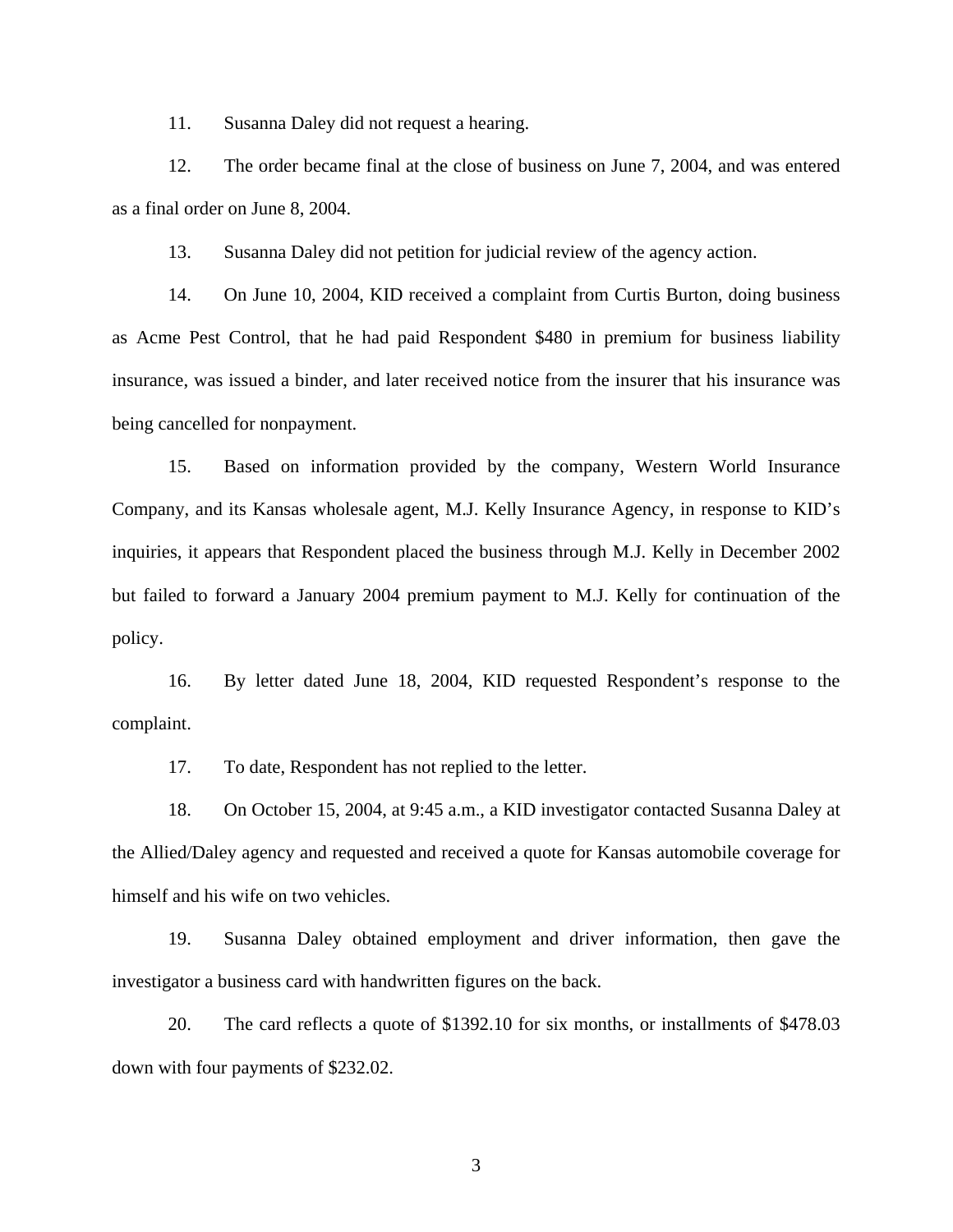21. The card does not include the name of an insurer.

22. The card identifies Pat and Sue Daley as owners of the agency and insurance brokers.

### **Applicable Law**

23. K.S.A. 2003 Supp. 40-4909(a) provides, in relevant part:

"The commissioner may deny, suspend, revoke or refuse renewal of any license issued under this act if the commissioner finds that the applicant or license holder has: . . . (2) Violated (A) Any provision of chapter 40 of the Kansas Statutes Annotated, and amendments thereto, or any rule and regulation promulgated thereunder; (B) Any subpoena or order of the commissioner; ..." K.S.A. 2003 Supp. 40-4909(a).

24. It is "unlawful for any person to sell, solicit or negotiate any insurance within this state unless such person has been issued a license as an insurance agent in accordance with this act." K.S.A. 2003 Supp. 40-4905(a).

25. A person may not receive or share in commissions or other consideration for selling, soliciting, or negotiating insurance if that person is not licensed. K.S.A. 2003 Supp. 40- 4910.

26. A designated person on behalf of an agency must be a licensed agent who is responsible for compliance with the insurance laws of this state, and any partner in the business who acts as an insurance agent must be licensed as an insurance agent. K.S.A. 40-4905(c).

27. The Commissioner may revoke any license issued under the Insurance Agents Licensing Act if the Commissioner finds that the insurable interests of the public are not properly served under such license. K.S.A. 2003 Supp. 40-4909(b).

#### **Conclusions of Law**

28. The Commissioner has jurisdiction over Respondent as well as the subject matter of this proceeding, and such proceeding is held in the public interest.

4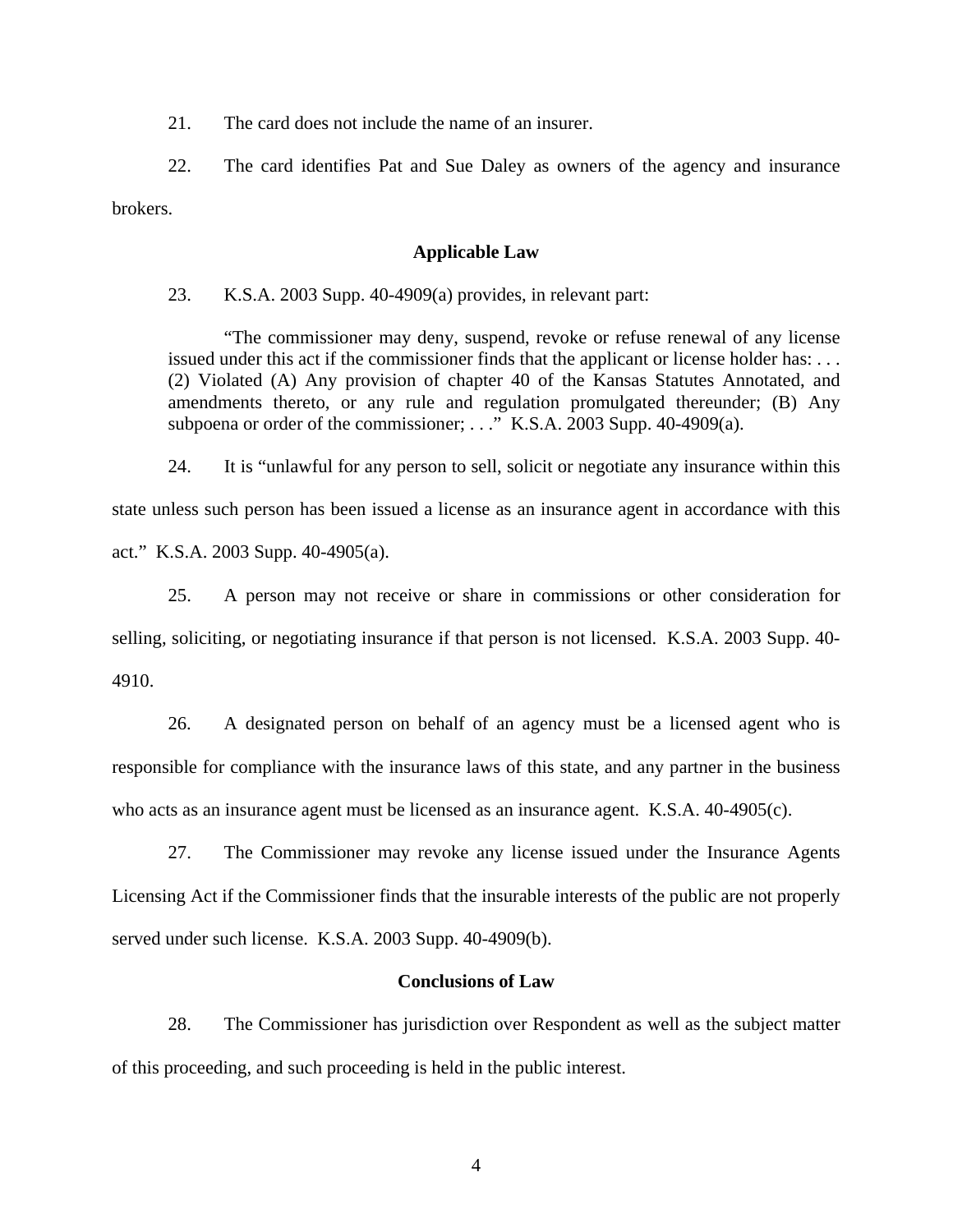29. The Commissioner finds that Susanna Daley has engaged in the sale, solicitation, or negotiation of Kansas insurance business without a valid license to do so.

30. The Commissioner finds that Susanna Daley is the designated person associated with Allied/Daley Agency and a partner with an unlicensed person in a business entity engaged in the insurance business in Kansas.

31. The Commissioner finds the acts of a partner in and designated person for the agency are the acts of the agency.

32. The Commissioner concludes that Patrick J. and Susanna Daley continue to use the agency business card, which card is a solicitation of insurance that falsely represents that Patrick J. and Susanna Daley are authorized to act as insurance brokers, in violation of K.S.A. 40-4905(a).

33. The Commissioner also finds that Allied/Daley has paid or shared commissions with a person who is not licensed by virtue its entity status as a partnership between Patrick Daley, an unlicensed person, and Susanna Daley, whose license has been suspended.

34. The Commissioner concludes that Allied/Daley has thereby violated one or more provisions of chapter 40 of the Kansas Statutes Annotated.

35. Therefore, the Commissioner concludes that sufficient grounds exist to revoke the resident insurance agency license of Allied/Daley pursuant to K.S.A. 2003 Supp. 40-4909(a)(2).

36. Accordingly, the Commissioner concludes that the agency license of Allied Insurance Agency and Daley Insurance Agency should be revoked pursuant to K.S.A. 2003 Supp. 40-4909(a).

37. Based on the facts and circumstances set forth herein, it appears that the use of summary proceedings in this matter is appropriate, in accordance with the provisions set forth in

5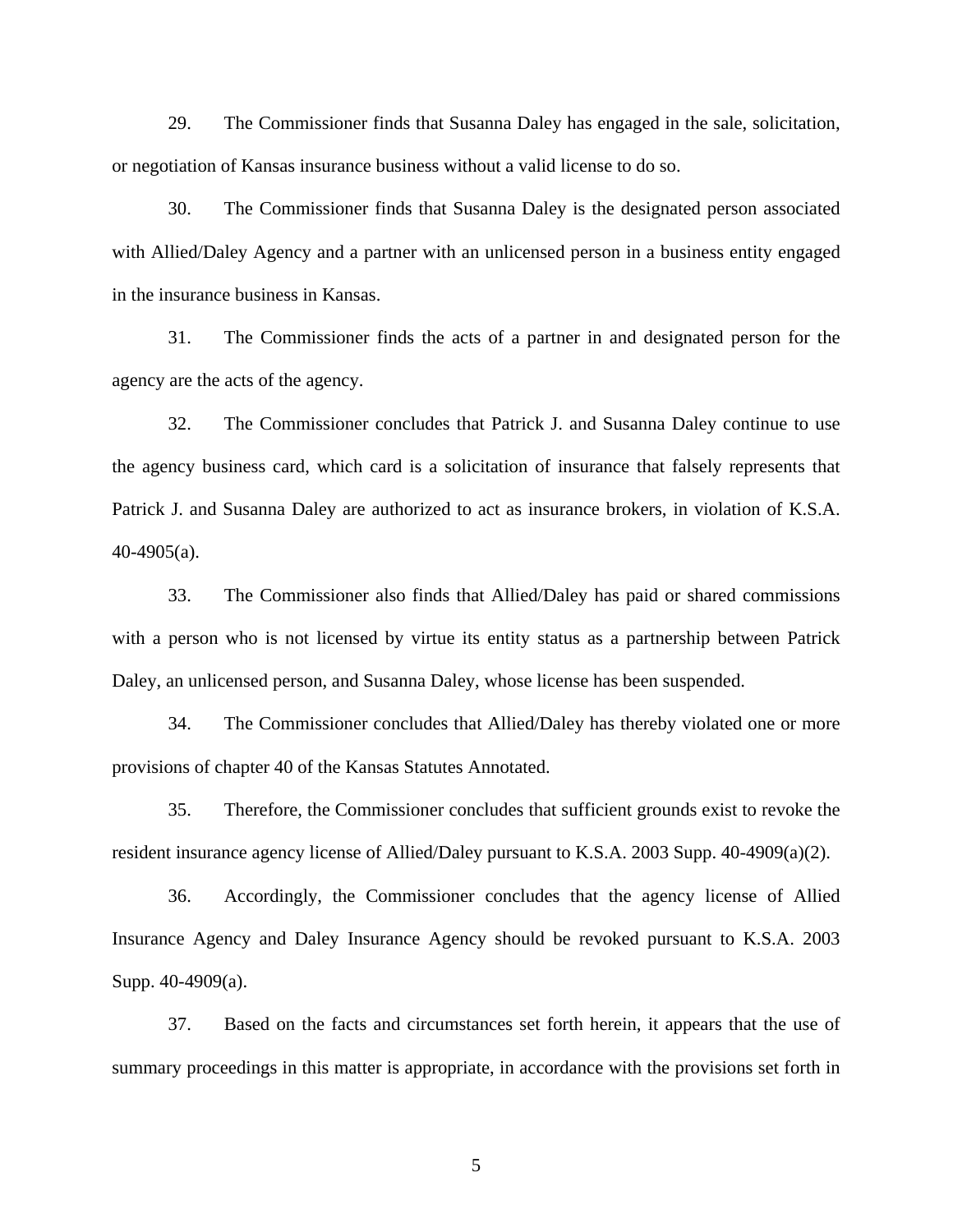K.S.A. 77-537(a), in that the use of summary proceedings does not violate any provision of the law and the protection of the public interest does not require the KID to give notice and opportunity to participate to persons other than Susanna Daley, and Allied Insurance Agency and Daley Insurance Agency.

# **IT IS THEREFORE ORDERED BY THE COMMISSIONER OF INSURANCE**

**THAT** the Kansas resident insurance agency license of Allied Insurance Agency and Daley Insurance Agency should be and is hereby **REVOKED**.

**IT IS FURTHER ORDERED THAT the Allied Insurance Agency and Daley Insurance Agency shall immediately CEASE AND DESIST from selling, soliciting, and negotiating insurance in Kansas or with respect to risks located in Kansas and from holding themselves out as insurance agents or brokers.**

**IT IS SO ORDERED THIS \_5th\_ DAY OF NOVEMBER, 2004, IN THE CITY OF TOPEKA, COUNTY OF SHAWNEE, STATE OF KANSAS.** 



| <b>Sandy Praeger</b><br><b>Commissioner of Insurance</b> | $\angle$ s/ Sandy Praeger |  |
|----------------------------------------------------------|---------------------------|--|
|                                                          |                           |  |
|                                                          |                           |  |
| BY:                                                      |                           |  |

 $/s/$  John W. Campbell John W. Campbell General Counsel

**NOTICE: The person designated pursuant to K.S.A. 77-613(e) to receive service of a petition for judicial review on behalf of the KID is John W. Campbell, General Counsel,**  Kansas Insurance Department, 420 S.W. 9<sup>th</sup> St., Topeka, KS 66612.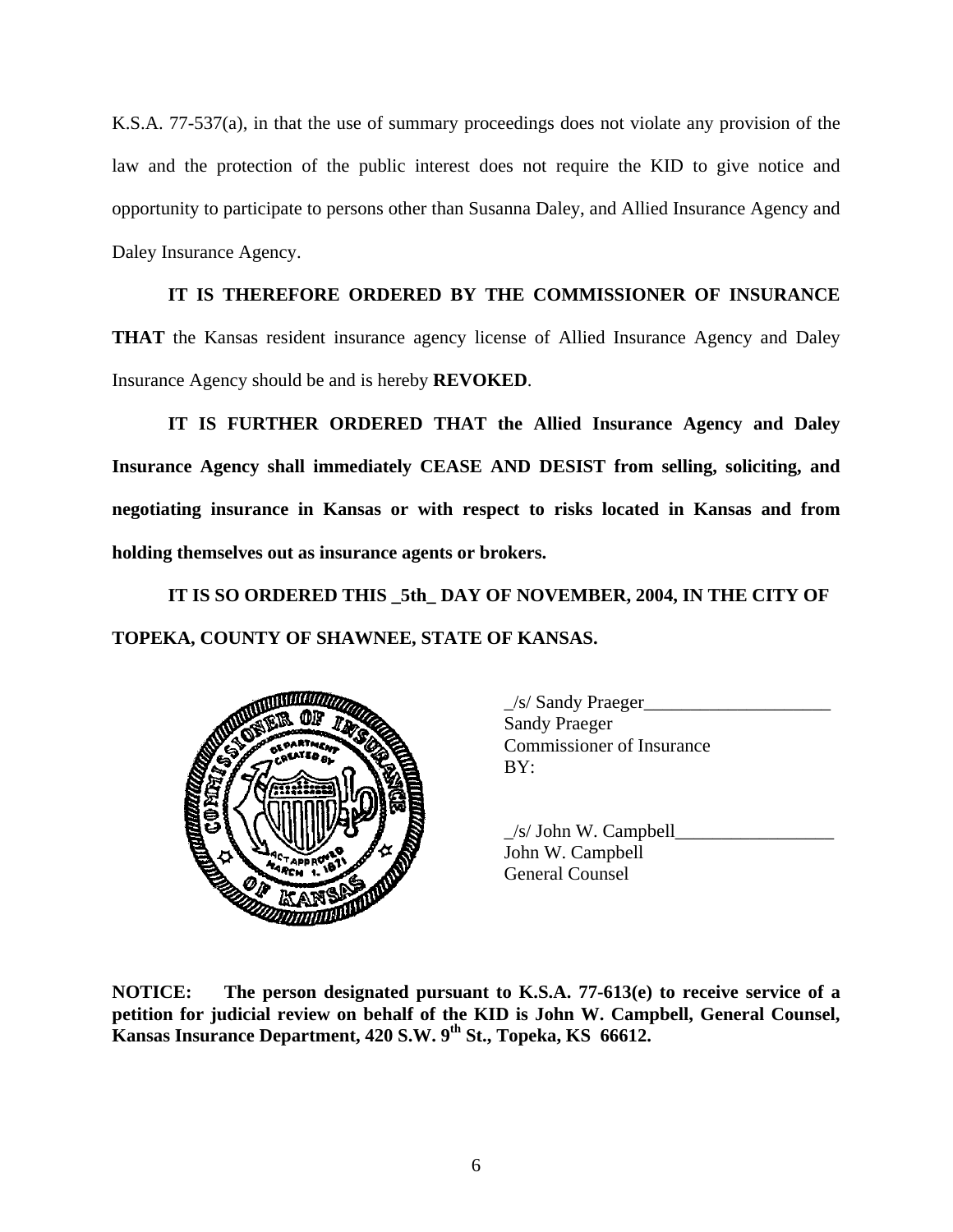## **Certificate of Service**

 The undersigned hereby certifies that she served a true and correct copy of the above and foregoing **Notice** and **Summary Order** on this \_5th\_ day of November 2004, by causing the same to be deposited in the United States Mail, first class postage prepaid, addressed to the following:

Susanna Daley Allied/Daley Insurance Agency 1225 N. 78<sup>th</sup> St. Suite F Kansas City, KS 66112

\_/s/ Brenda J. Clary\_\_\_\_\_\_\_\_\_\_\_\_\_\_\_\_\_